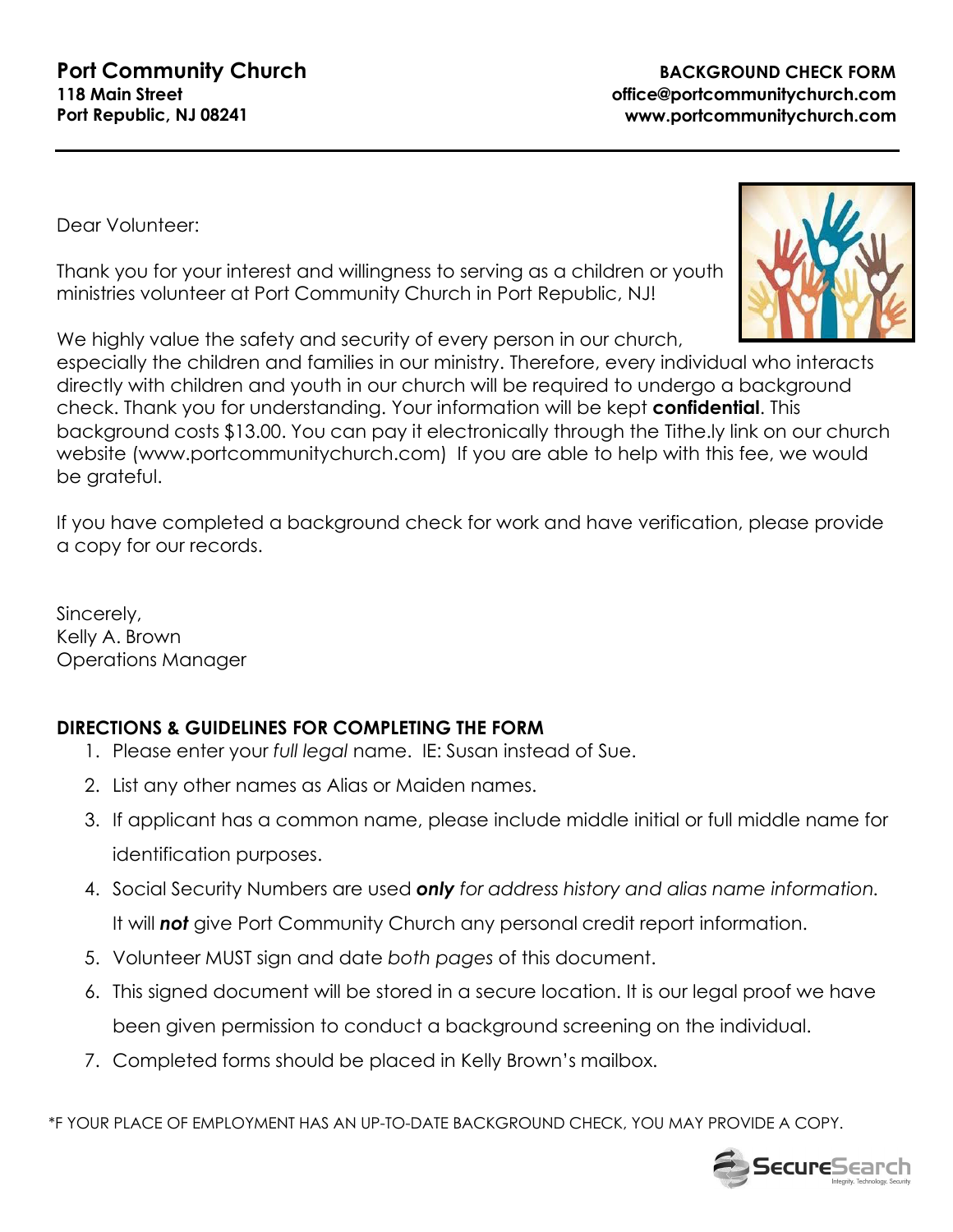## PERMISSION TO CONDUCT BACKGROUND CHECK for VOLUNTEERS that WORK WITH CHILDREN or YOUTH! AUTHORIZATION

I hereby authorize, without reservation, the obtaining of "consumer reports" or "investigative consumer" reports by PORT COMMUNITY CHURCH at any time after receipt of this authorization and throughout my employment or volunteer service, if applicable. I further authorize and request, without reservation, any present or former employer, school, police department, state or federal agency, financial institution, division of motor vehicles, consumer reporting agencies, or other persons or agencies having knowledge about me to furnish a secure background check for Port Community Church with any and all background information in their possession regarding me, so that my employment qualifications may be evaluated and/or reassessed. I also agree that a fax or photocopy of this authorization with my signature should have the same authority as the original.

By signing below, I certify: (1) that I have read and fully understand this disclosure and authorization; (2) that all of the information I am providing is true, complete, correct and accurate; and (3) that I have received the attached Summary of Your Rights under the Fair Credit Reporting Act (15 U.S.C. §1681 et seg.).

The following is information required in order for St. Paul's United Methodist Church to obtain a complete consumer report:

|                             |       | FULL LEGAL NAME (First, Full Middle Name, Last Name)                       |                      |         |
|-----------------------------|-------|----------------------------------------------------------------------------|----------------------|---------|
| SOCIAL SECURITY NUMBER      |       |                                                                            | DATE OF BIRTH*       |         |
| STREET ADDRESS              |       |                                                                            |                      |         |
| CITY, STATE, ZIP CODE       |       |                                                                            |                      |         |
| DRIVER'S LICENSE NUMBER     |       |                                                                            | <b>ISSUING STATE</b> |         |
|                             |       | OTHER OR FORMER NAMES (AKA, Maiden Names, Married Names, Surnames, Etc.)   |                      |         |
| <b>CONSUMER'S SIGNATURE</b> |       |                                                                            | <b>DATE</b>          |         |
|                             |       | * This information will be used for background screening purposes only.    |                      |         |
|                             |       | Please list all Counties and States you have lived in since the age of 18. |                      |         |
| County                      | State | Name Used in County                                                        | Date From            | Date To |